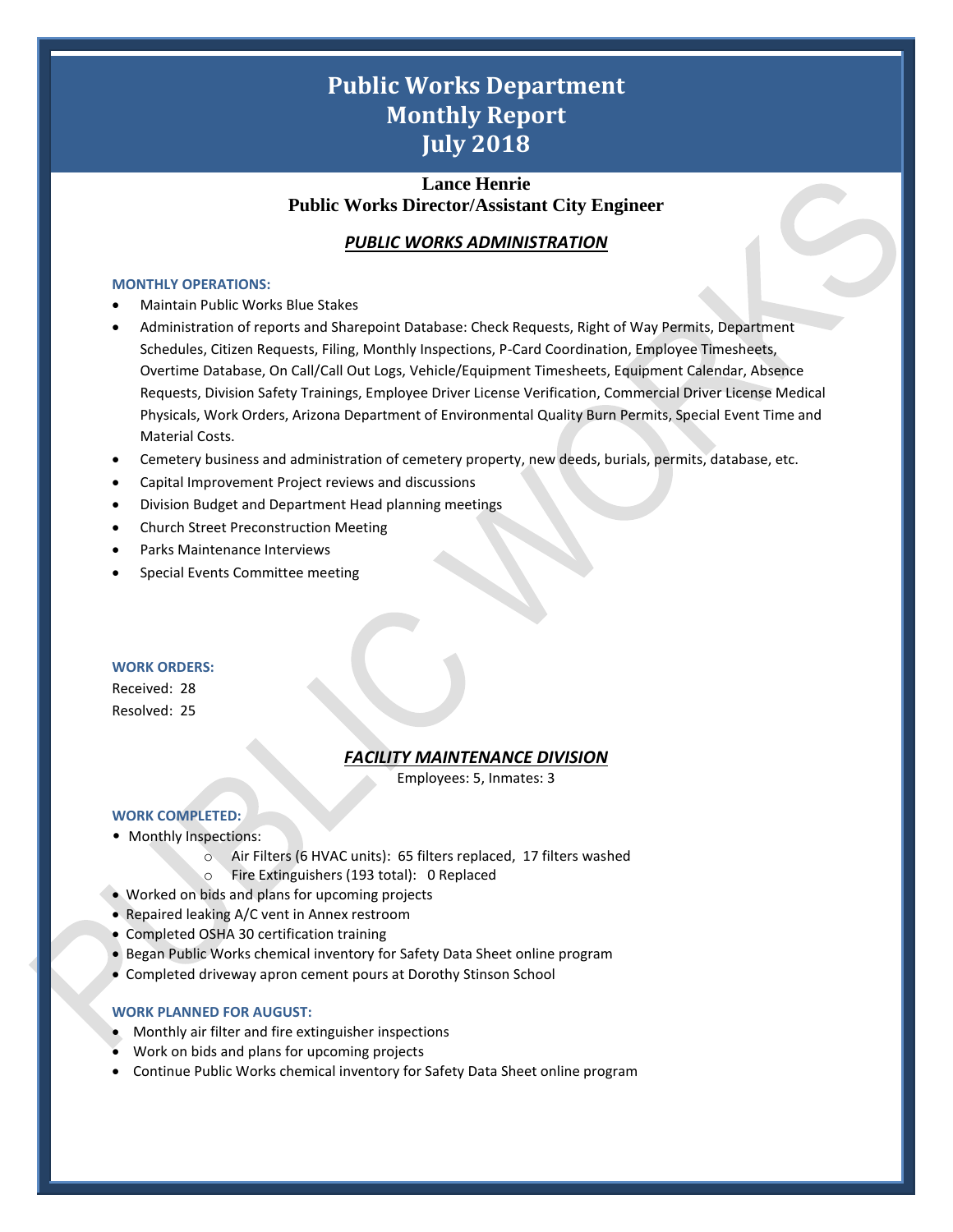# *LANDFILL DIVISION*

Employees: 4, Inmate(s): 1





- Green Waste: 28.91/Tons
- Tires (County wide) delivered to Landfill: 2,560 Tires (1.28/Tons)

## *PARKS AND CEMETERY DIVISION*

Employees: 5, Inmates: 2

2

#### **WORK COMPLETED:**

- Continue weed spraying and regular maintenance of city lawns, landscaping, cemetery and airport
- Continue cleaning Airport grounds per inspection
- Repaired vandalized fencing on south side of Camilla Circle
- Trimmed trees and shrubs along Shared Use Path
- Fertilized City lawns
- Working on RC Airstrip plans (Capital Project)
- Installed new powered watering timers at Walgreens and MVD

# **WORK PLANNED FOR AUGUST:**

- Continue weed spraying and regular maintenance of city lawns, landscaping, cemetery and airport
- Continue Airport cleanup per annual inspection report
- Install electrical conduit and irrigation pipe on 20<sup>th</sup> Avenue median
- Plan remodel of La Tierra Pocket Park (Capital Project)
- Start work on cemetery water lines (Capital Project)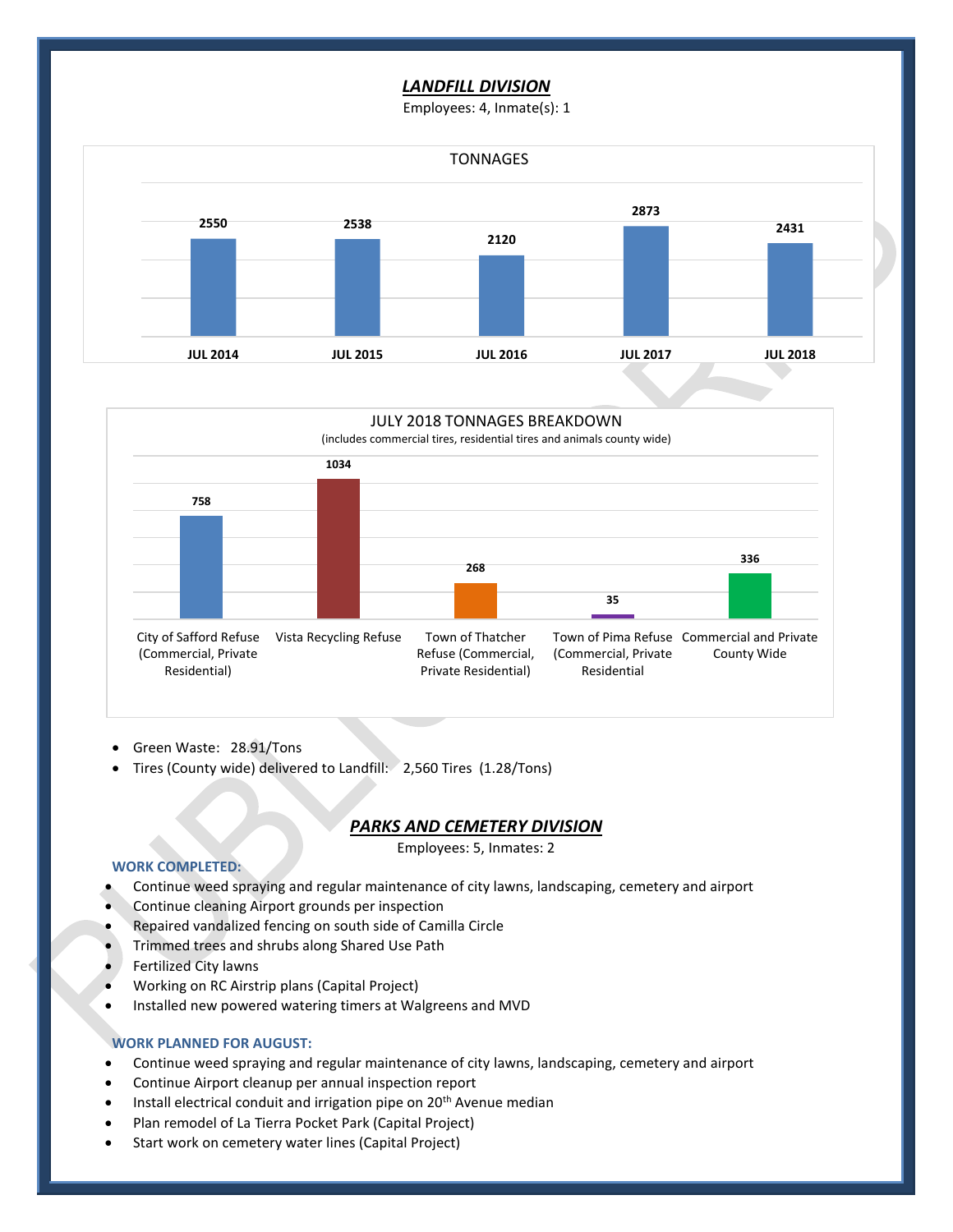# *SANITATION DIVISION*

Employees: 5, Inmates: 2

#### • **WORK ORDERS:**

Received: 42 Resolved: 42 Repairs/Replacements: 23

## CITY OF SAFFORD RESIDENTIAL & COMMERCIAL REFUSE PICK UP





\* *Includes Safford, Town of Thatcher, Graham County and Pima*

## **FRIEDMAN RECYCLING MONTHLY REBATE**

| 2017 Rebate |              | 2018 Rebate |              |       |              |
|-------------|--------------|-------------|--------------|-------|--------------|
| July:       | \$25.00/Ton  | January:    | $$1.00/T$ on | July: | $$1.00/T$ on |
| August:     | \$15.00/Ton  | February:   | $$1.00/T$ on |       |              |
| September:  | \$1.00/Ton   | March:      | $$1.00/T$ on |       |              |
| October:    | \$1.00/Ton   | April:      | $$1.00/T$ on |       |              |
| November:   | \$1.00/Ton   | May:        | $$1.00/T$ on |       |              |
| December:   | $$1.00/T$ on | June:       | $$1.00/T$ on |       |              |

Town of Thatcher Recycling Tonnage (Recycling Campaign began in July 2017)

3

• FY 17/18 Total: 51.82/Tons

• July: 4.69/Tons